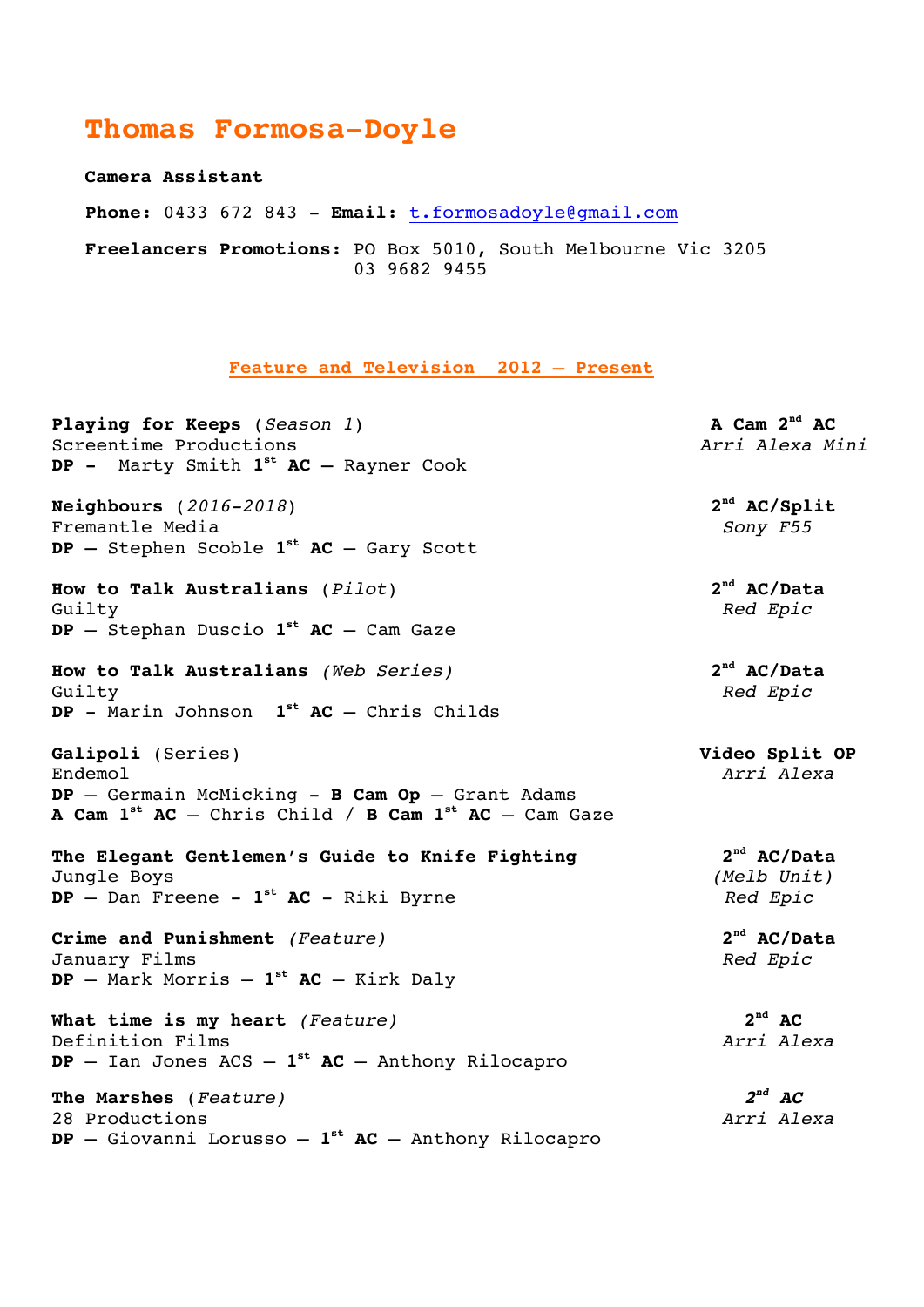## **Television Commercials 2012 – Present**

**Simonds Homes** *"Jealous Neighbours"* **2nd AC/Data** Annix Films *Red Epic* **DP** – Mark Morris – **1st AC** – Chris Child

**AFL Promo** *"Footys Back"* **2nd AC/Data** Channel 7 *Red Epic* **DP –** Matt Wood – **1st AC –** Austin Haigh

**Hotondo Homes** *Promo* **2nd AC/Data** Resolution Media *Sony F55* **DP** – Tom David – **1st AC** - Austin Haigh

**William Hill** "Its your call" **Split Assist** The Sweetshop (additional)<br> **DP** - Mandy Walker ASC, ACS -  $1^{st}$  **AC** - Ricky Schamburg *Arri Alexa* **DP** – Mandy Walker ASC, ACS –  $1^{st}$  **AC** – Ricky Schamburg

**Simonds Home** *"SimCare"* **2nd AC/Data** Annix Films *Red Epic* **DP** – Mark Morris - **1st AC** - Kirk Daly

**Peter Jackson** *Spring Collection* **2nd AC/Data** Annix Films *Red Epic* **DP** – Matt Wood – **1st AC** – Austin Haigh

**Beyond Blue** *"Lefty"* **2nd AC/Data** Guilty *Arri Alexa DP –* Marin Johnson – **1st AC** – Chris Child

**Captain Snooze 2nd AC/Data** Resolution Media *C300* **DP –** Mark Morris – **1st AC** – Austin Haigh

**RMIT** "*Student Mobility***"****2nd AC/Data** Truce Films*Red Epic* **DP** – Charlie Sarroff – **1st AC** - Kirk Daly

**McCain** *"Magnet Effect"* **Data** Guilty *Arri Alexa* **DP** – Germain McMicking – **1st AC** – Cam Gaze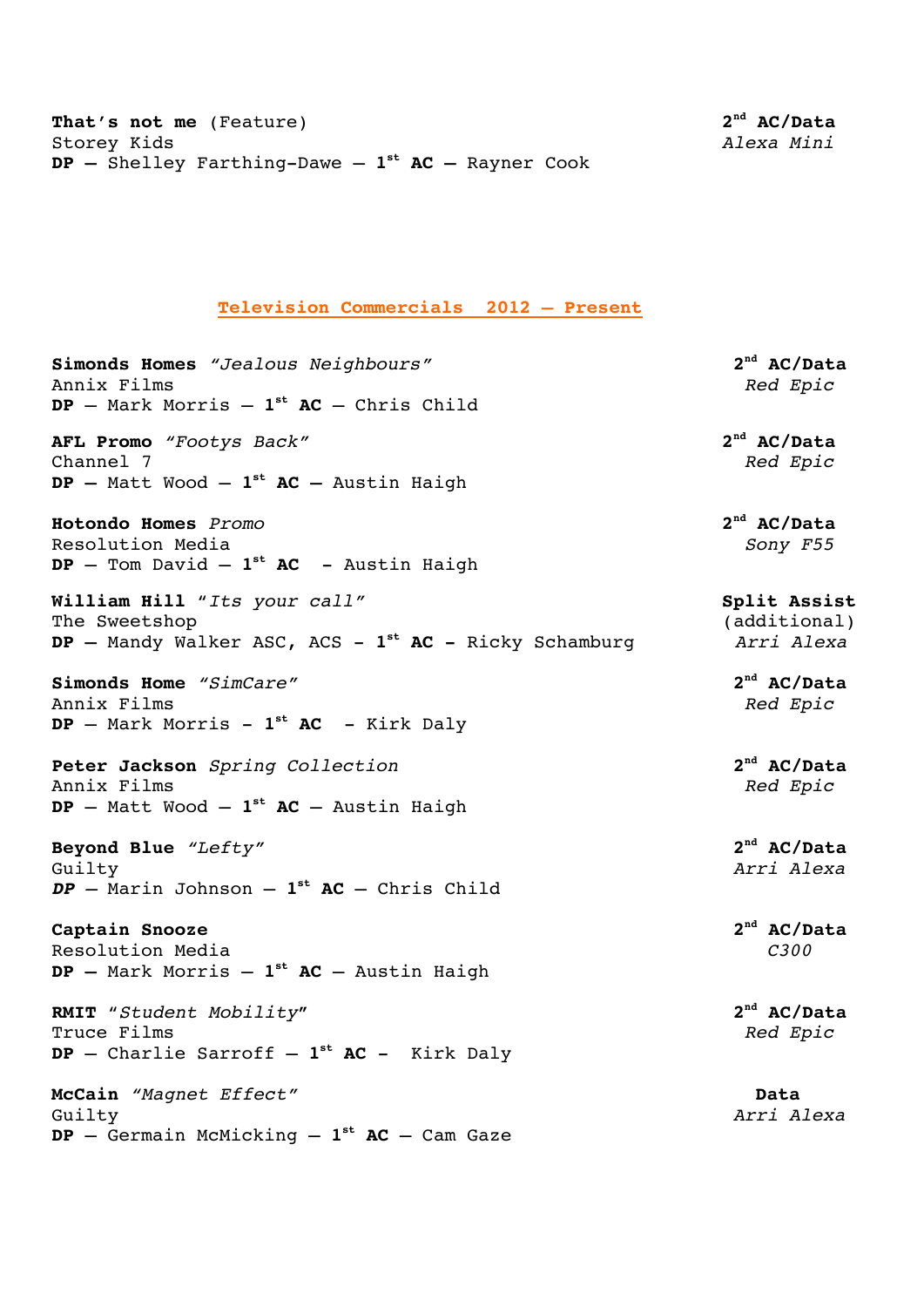**Spot Jobs** *"Seeing Spots" 2nd AC/Data* Annix Films *Red Epic* **DP** – Mark Morris – **1st AC** – Kirk Daly

**Pets Haven 2nd AC/Data** Truce Films *Red Epic* **DP –** Charlie Sarroff – **1st AC** – Kirk Daly

**Disability Care Australia** 2<sup>nd</sup> AC/Data Exit Films *C300* **DP –** Hugh Miller – **1st AC** – Grant Sweetnam

**Simonds Homes** *"express Build"* **2nd AC/Data** Annix Films *Red Epic* **DP** – Mark Morris – **1st AC** – Austin Haigh

**Epworth Healthcare** "Epworth Better" **2nd AC/Data** Mr Smith *Red Epic* **DP** – Josh Mckie **1st AC** – Caitlin Dooley

**Simonds Homes** *"New Living" 2nd AC/Data* Annix Films *Red Epic* **DP –** Mark Morris – **1st AC** – Ange Satore

**Health.com.au 2nd AC/Data** The Sweetshop *Arri Alexa* **DP –** Marin Johnson – **1st AC** – David Guest

**Norwood Online 2nd AC/Loader**

 $DP$  – Hugh Turral –  $1^{st}$  **AC** – Ange Satore

**Kraft** *"The right kind of nuts"* **Data** Guilty *Arri Alexa* **DP** – Germain McMicking – **1st AC** – Geoff Skillbeck

**Epworth** *"the start of a new day"* **2**<sup>nd</sup> **AC/Data** Kojo *Arri Alexa* **DP** – Shyam Ediriweera – **1st AC** – Rudi Siira

**Vic Tourism** *"Tourism Victoria"* **Sole AC/Data** Guilty *Sony F55* **DP** – Greg Harrington

**Kraft** *"Live Active"* **2nd AC/Data** Mr Smith *Arri Alexa*  $DP - Ed$  Goldner -  $1<sup>st</sup> AC - David Guest$ 

**Tradies** *"Honey Badger"* **Sole AC/Data** Plot Media *Red Dragon* **DP** – Mark Morris

**Channel V** *"Feel the Moment"* **1999 1999 Sole AC/Data DP** – Giovanni Lorusso

Enamoured Iris *35mm Film*